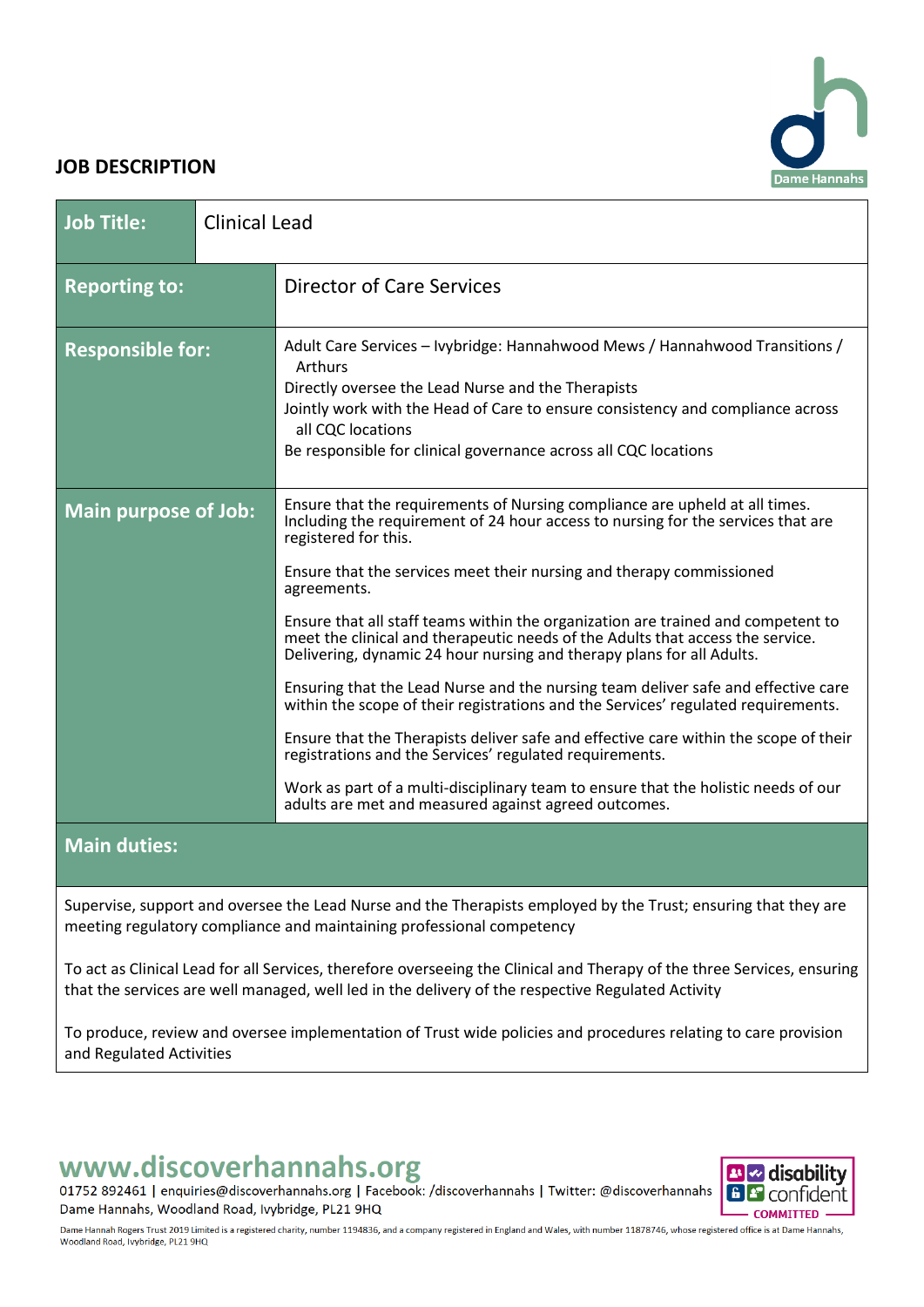# **General Duties**

# **CQC REGULATORY AND STATUTORY RESPONSIBLITIES**

- To act as the named Clinical Lead for the Trust
- Implement effective oversight of the nursing and therapy provisions, to ensure that all CQC registered locations adhere to the CQC regulatory requirements
- To be aware of and to keep under review, the day-to-day culture within the services, including overseeing what measures are in place and put into practice, by the Lead Nurse and Therapist, which take into account, the attitudes, values and behaviour of staff that they are responsible for
- To ensure and to promote, across all Services, a culture that is fair, open and transparent, and that this is lead from the front by all Nurses and Therapists
- To provide regular and routine evidence, in agreed format, of regulatory and statutory compliance, in Clinical areas, to the Director of Care
- To establish the Trusts clinical view in respect of resource, clinical governance and clinical service configuration. Leading this in conjunction with the Head of Care and the Office Manager
- Making appropriate representation to relevant external agencies, such as, commissioners, Clinical Commissioning Groups, Social Care services, Hospitals and partner Agencies
- To produce, complete and provide appropriate and accurate analysis, on Clinical audit activities
- When appropriate and requested, provide statements of compliance to fulfil the Trusts Clinical governance requirements and regulatory reporting compliance
- Responsible for providing appropriate clinical perspective on major concerns or incidents that are identified; supporting or directly completing accurate and factual fact find reports
- To oversee the Lead Nurses leadership that enables the nurses that they are responsible for, to feel respected, supported and valued
- To oversee the Therapists, so that they are respected, supported and feel valued
- To be responsible for the recruitment, supervision, development and support, of the Lead Nurse and Therapists, so that they have the right skills, knowledge, experience and integrity for their roles
- In conjunction with the Head of Care, continually review the Services, providing a clear vision and values for the provisions
- Ensure that the Trusts Clinical Services have an embedded culture that is, person-centered, provides compassion, dignity, independence, equality, and protects and promotes wellbeing and safety
- In conjunction with the Head of Care, understand and ensure that all Services, meet other regulatory compliance requirements, such as Public Health Related obligations, Notifications to statutory bodies, Health and Safety Executive obligations, NICE guidelines, and others
- To have appropriate and excellent knowledge and understanding of regulatory and statutory requirements, keeping up to date with local and national legislation
- Responsible for the Safe Nursing staffing levels across the services that are regulated to provide it. Ensuring that there is twenty-four hour access to nursing. Working with the Lead Nurse to ensure 24 hour nursing cover is provided at all times and taking appropriate and reasonable steps that this is adhered to and evidenced
- Responsible for the systems and processes that are in place, and that they are adhered to and implemented by the Nursing and Therapy Team, that ensure that the Adults who access the Services, receive good quality care and support, which reflects their changing needs and continues to encourage their independence and development to their fullest potential
- To develop, review, update and actively promote all Policies, Procedures and guidelines adopted by Dame Hannah Rogers Trust, ensuring the Trust operates effectively, consistently and fairly and in line with legislative requirements and the Trusts objectives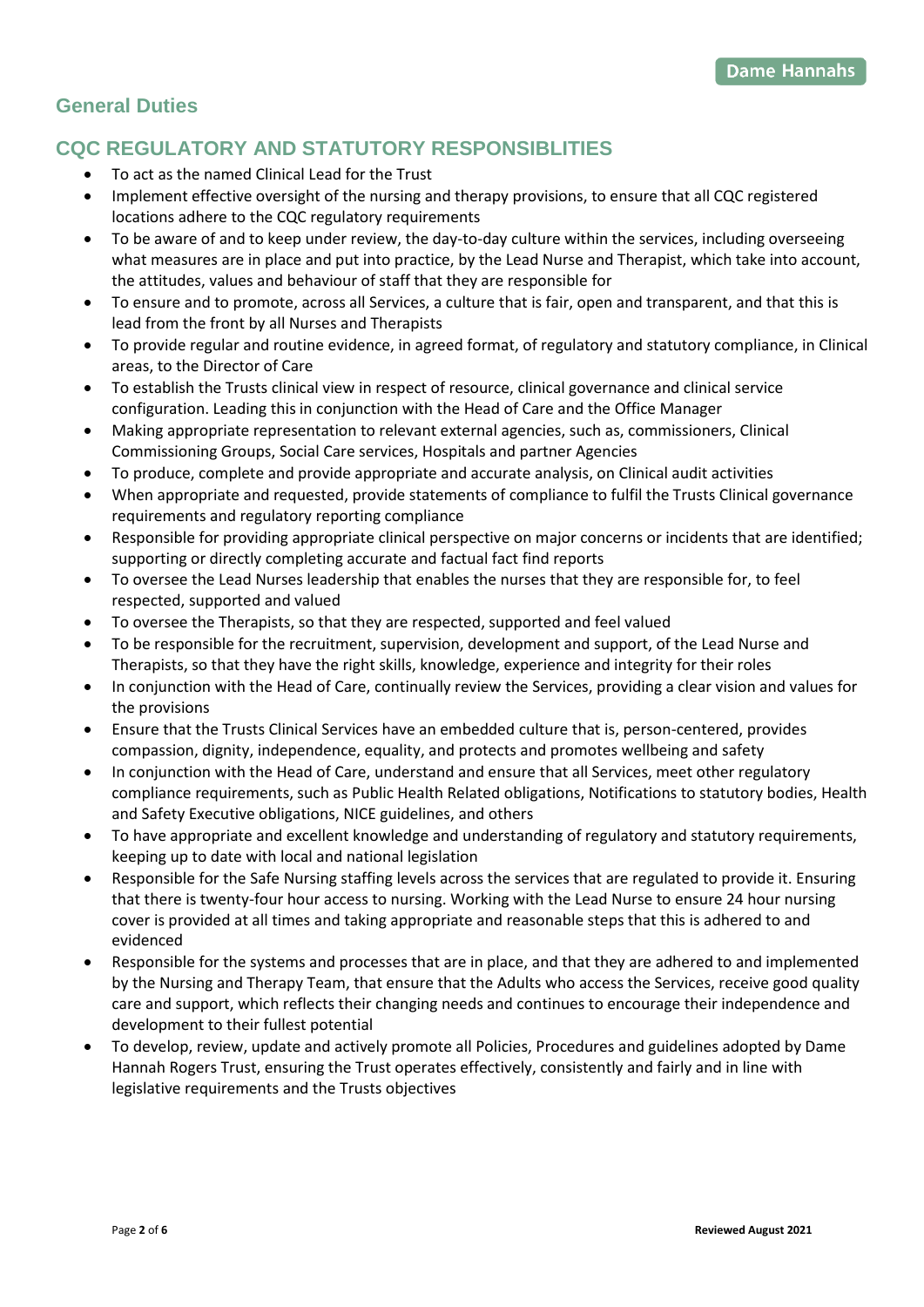# **EFFECTIVE LEADERSHIP AND MANAGEMENT OF CARE SERVICES**

- Provide effective support and direction to the Lead Nurse and Therapists, to enable them to appropriately meet the expectations of their role
- To ensure that systems and process are in place and implemented by the Nursing and Therapy teams that enable Adults to be involved in decision making about the care and support they receive
- Promote a stimulating, friendly and safe environment across all Services for Adults that access the provision
- Ensure that there are effective assessment tools and evaluation of need documents, in place, which are utilized by the relevant professionals
- Ensure that there are processes in place that regularly assess and identify the changing needs of the Adults who access the Services and that Nurses and the Therapists, implement effective and appropriate support to meet the changing need(s)
- To provide effective and responsive support to Registered Managers with all clinical matters of those that access the service
- To ensure that all clinical staff are aware, understand and comply with agreed policies and procedures
- To work closely with the Head of Care in the formation, review and implementation of Trust Policies and Procedures
- To work closely with the Head of Care to ensure that the Adult's holistic needs are fully met
- To work with the Directorate, by contributing to the strategic and business planning for the development of the Trust
- Responsible for the growth and development of the Services, taking key reasonability for ensuring the completion of assessments of need, providing costings and assessments to commissioners
- To ensure that the recruitment and retention of staff within the Services is effectively managed at all times in line with best practice and legislative guidance
- To work with the Head of Care to ensure the implementation of an effective Induction Programme, that provides new starters with the skills and knowledge to fulfil the duties and responsibilities of their role
- Responsible for the implementation, documentation and oversight for the Lead Nurse and Therapist, in line with Performance Management Policies and procedures. Ensuring that there is a robust process of regular supervision that meets the needs of individual roles
- To set out the Training requirements, for individual roles, ensuring that Training is multi-faceted and appropriate, and that systems are in place to monitor staff compliance and completion
- To support the Registered Managers with Training compliance of their respective staff teams, providing clear direction on training goals to ensure Adults needs are met by appropriately trained staff
- To ensure that the Nursing Department and the Therapy Department are well managed and are delivered within the agreed budget and that appropriate equipment and resources are available To develop partnerships with external agencies that meet the aims and objectives of the Services and the wider Trust
- To establish links and maintain contact with external organisations and the local community to ensure that Dame Hannah Rogers Trust is promoted nationally as a Centre for Excellence
- To network with and support the Lead Nurse, Registered Managers and the Head of Care, to ensure best use of expertise and resources
- Ensure the implementation of safer recruitment processes and enforce a robust recruitment selection process that ensures all staff employed within the service meet the values and expectations of the Trust
- Ensure that all staff are fully aware of the reporting process to safeguard Adults, staff and visitors of the service
- Represent the Trust in a positive and professional manner at all times and ensure that the reputation of the Trust is maintained and developed by the effective running of the service
- Ensure effective written and verbal communication within the Services and wider Trust
- Promote appropriate, professional and healthy challenge within the Services
- Ensure the Services operates an honest and transparent culture that safeguards Adults and staff and meets Duty of Candour requirements
- Keep the Director of Care Services up to date on all areas related to clinical compliance and reporting all concerns as necessary and appropriate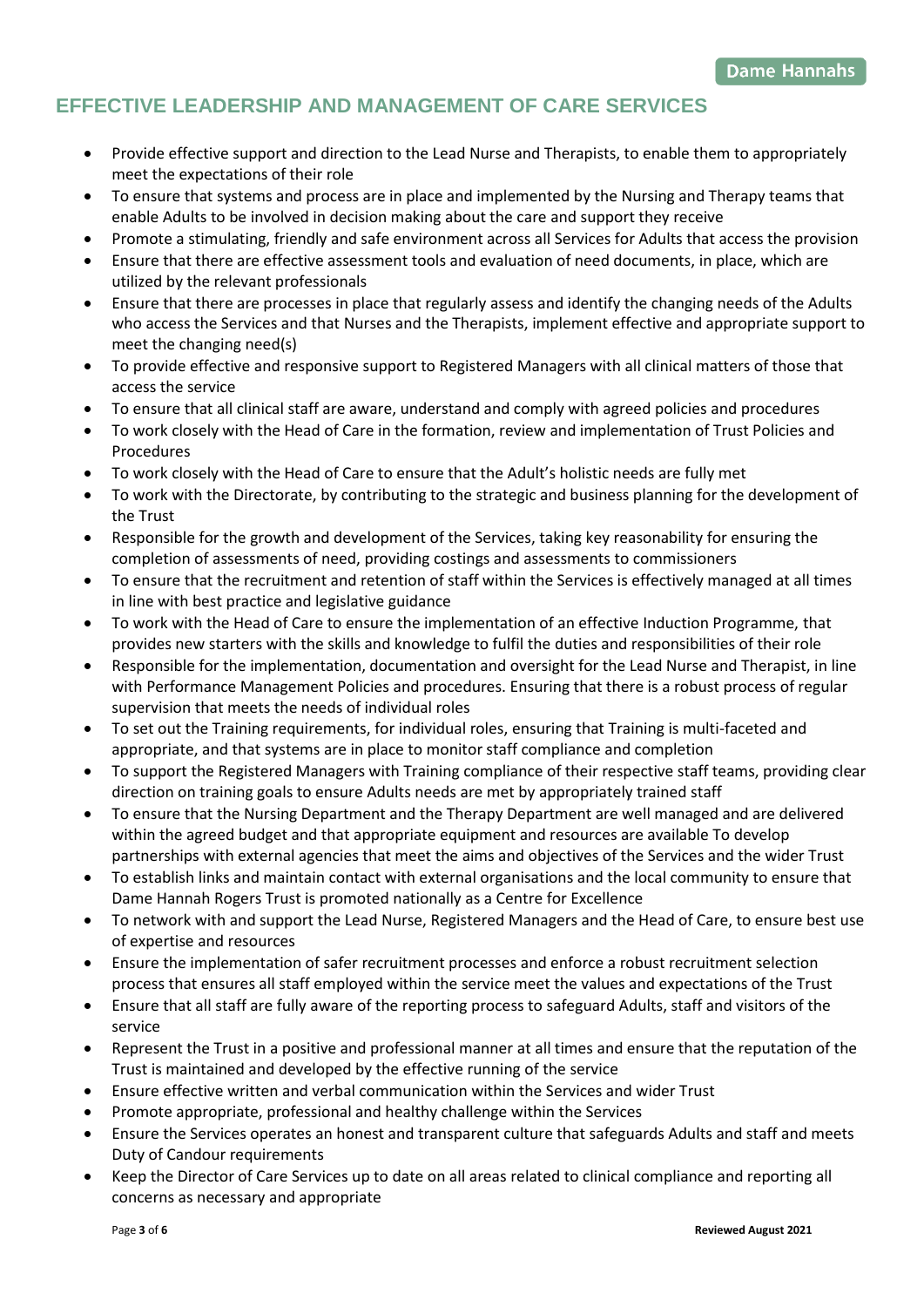- Responsible for the completion of referral assessment process, working with the Head of Care to ensure that the Services operates at full capacity
- Liaise with the Human Resources Officer, where necessary and appropriate to do so on areas of performance management and internal investigations

# **ADULT INVOLVEMENT**

- Have a good knowledge of the Adults accessing the Services and that the individual Services are well supported to meet the Adult's clinical needs
- Ensure that the assessment(s) of needs of the Adults are completed, and are reviewed ready for sign off by the Head of Care and the Registered Manager for the respective Service
- Ensure that all referrals to the Service have a Multi-disciplinary assessment of need carried out, which includes Nursing and Therapy needs
- Develop and maintain positive relationships with Adults and their relatives
- Liaise with other departments within the Trust, as well as parents, support workers and external agencies to ensure that the welfare and progress of each Adult is promoted
- To ensure that transition plans are established for Adults Transitioning to and from the Service(s)
- Ensure that there are appropriate systems in place for person centred support plans, and that they are in place each Adult and that the Adults are fully involved in the process
- Ensure that the Nursing Team and the Therapy team complete annual reviews and regular interim reviews for the each Adult to ensure their clinical needs are continually met
- To ensure the implementation of a Total Communication approach across all Services with the use of a variety of communication methods and aids
- Develop good relationships with all Adults, building trust and knowledge
- Communicate with all staff effectively and appropriately at all times
- Share experience with colleagues to allow for continued improvement in communication
- Attending relevant meetings as and when required
- Attend appropriate training to enable effective engagement with Adults

# **SAFEGUARDING**

- Act as the Trust designated Clinical Lead, providing the main source of support, advice and expertise for all investigations that require clinical considerations
- Advise and support the senior team in developing and establishing the Trusts approach to safeguarding
- Undertake fact find investigations and lead on incidents that relate to clinical concerns reported to the Trust through the Incident Reporting procedure
- Play a lead role in maintaining and reviewing the Trusts plan for safeguarding
- To adhere to and follow Adult protection Policies and Procedures, in order to promote the safety of all service users at all times
- Ensure that all matters regarding the care and management of Adults are reported in line with policy, procedures and legislation
- Take appropriate responsibility within accepted boundaries, challenging appropriately and using initiative to make appropriate judgments within responsibility level
- Follow all Policies and Procedures of the Trust relating to your employment at all times
- To keep up to date and comply with relevant legislation and good practice
- Undertake regular safeguarding training at an appropriate level for your role
- Ensure that all staff within the Nursing team and Therapy team, undertake safeguarding training and are aware of the correct reporting process
- Ensure that all safeguarding concerns are acted upon accordingly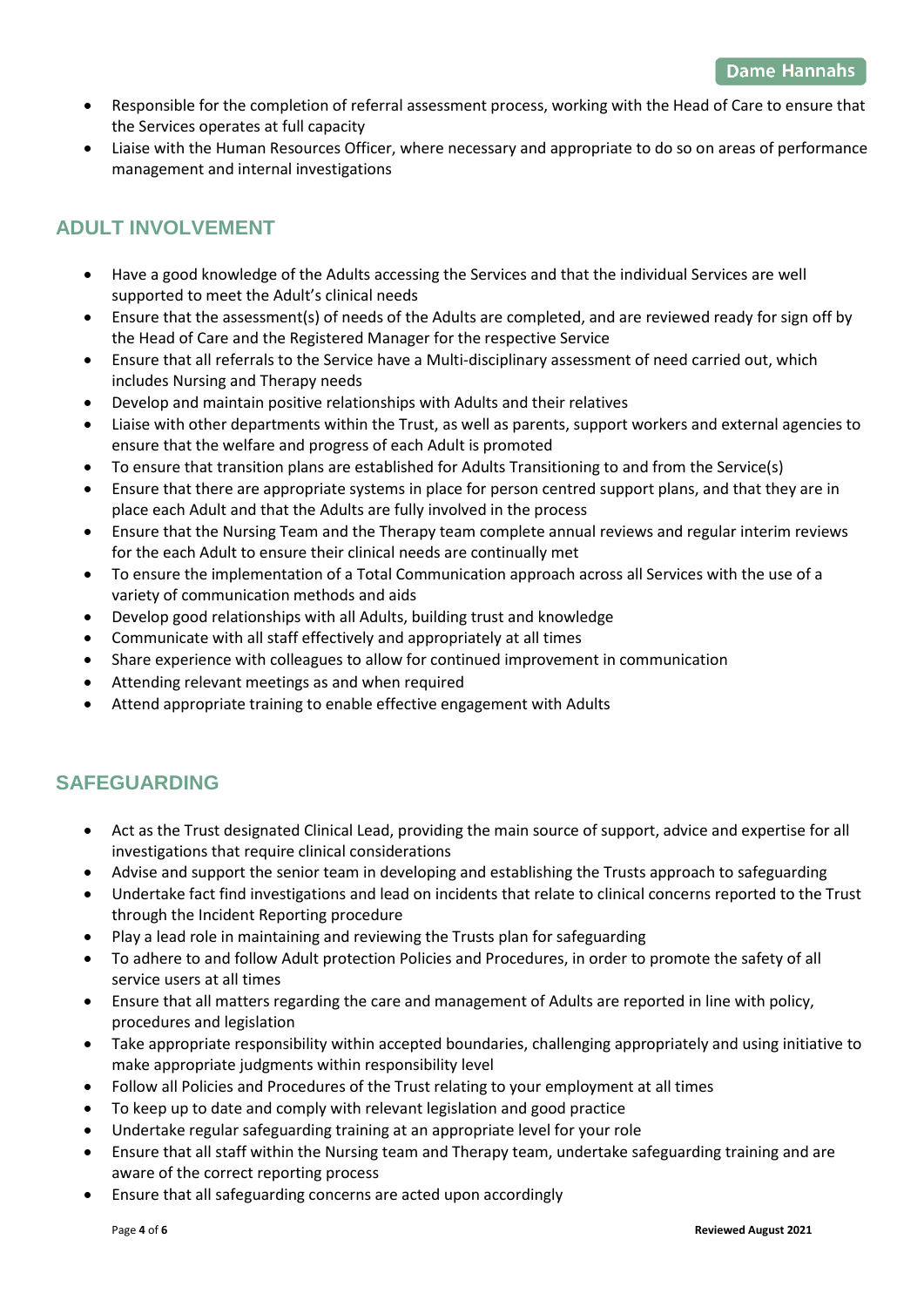# **TEAMWORKING**

- Work closely with the Head of Care to ensure the effective management and oversight of all the Three locations
- Work closely with the Registered Managers, providing support and advice to enable them to achieve regulatory compliance at all times
- Work closely with the Office Manager to ensure that appropriate staff levels are maintained across all three services
- To work closely with the Head of Care, the Office Manager and the Registered Managers, to ensure staff are appropriately trained to meet the needs of the Adults they support
- To represent Senior Management Team within the Trusts MDT structure
- To attend, contribute and Lead Debrief sessions as required
- To complete the on-call / Duty Requirement of the Role
- Liaising, co-operating and supporting colleagues/staff within Services and other departments as required, in a professional and timely manner
- Promote appropriate, professional and healthy challenge within the Services and the wider Trust
- Maintain effective communication with staff at all levels at all times
- Conduct a professional and appropriate working relationship with all staff

# **PROFESSIONAL DEVELOPMENT**

- Adhere to Performance Management processes in line with Trust policies and procedures
- Undertake all Mandatory Training and other training to maintain and improve own knowledge and skills
- Undertake any extended training required to ensure continued professional development
- Keep up to date with all relevant legislation and regulatory requirements
- Attending training internally and externally as required or instructed

# **VALUES**

- To act as a positive and professional ambassador in order to support the Trust's Vision, Mission and Values
- Facilitate good practice in others by acting as a role model at all times
- Respect and value all Adults and staff within the Trust

# **HEALTH AND SAFETY**

Employees must comply with the provisions of 'The Health and Safety at Work Act 1974' and must take reasonable care for the health and safety of themselves and of other persons who may be affected by their acts or omissions whilst at work. Employees are also required to co-operate with their employer to enable them to perform or comply with any statutory provisions. The Trust's efforts to promote a safe and healthy working environment can only succeed with the full co-operation of its employees.

- Ensure the safety of everyone on site and staff at all times
- Identify potential risk and assist in carrying out risk assessments as required.
- Be proactive in taking action to report and rectify faults
- Ensure Health and Safety documentation is completed e.g. accident and incident forms, within time stated in Trust policy and/or legislation